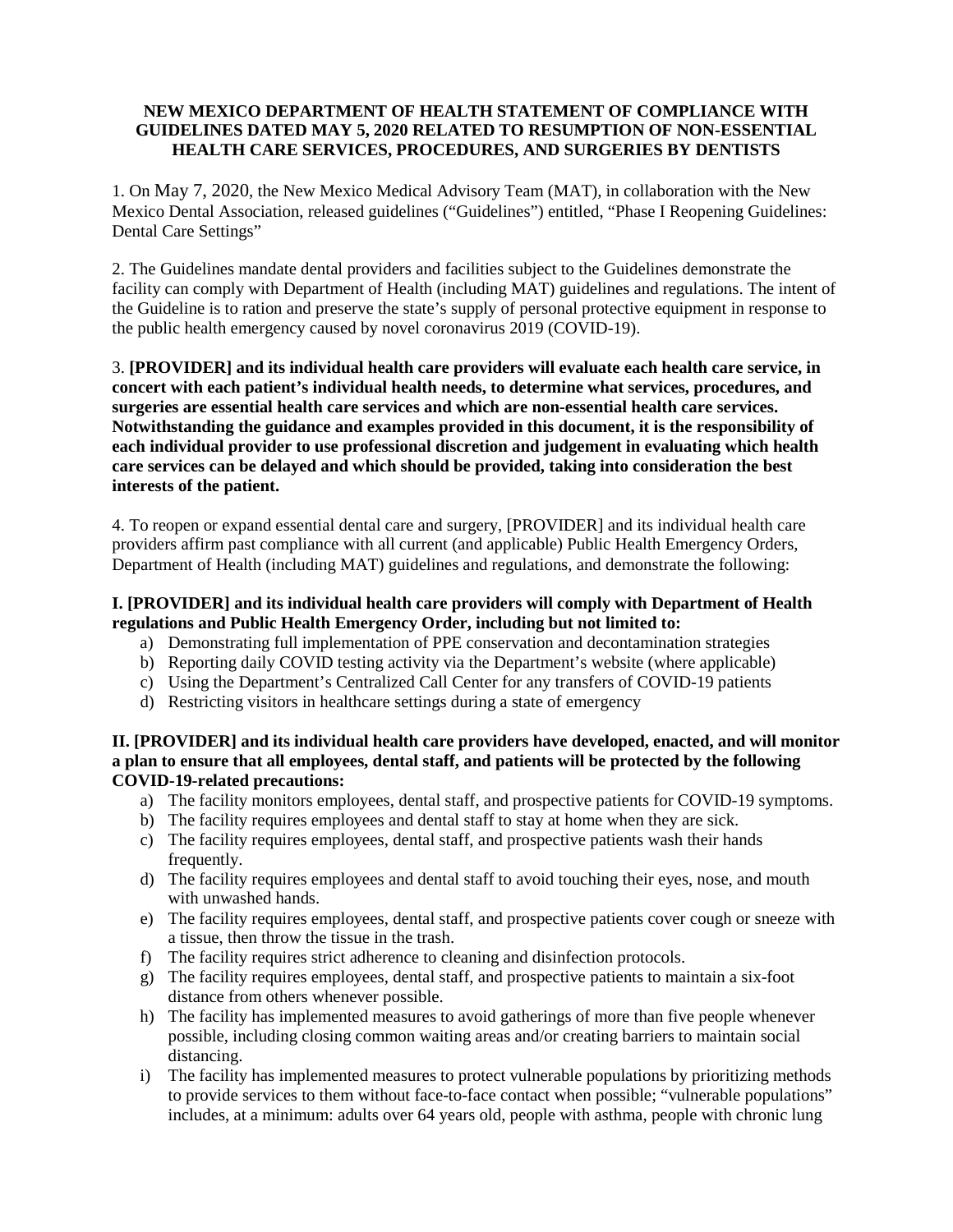conditions, people with immune deficiency and those receiving cancer treatment, people with serious heart disease, people with diabetes, on dialysis, people with severe obesity, people with chronic liver disease, people living in nursing facilities and other congregate settings, and people experiencing homelessness.

### **III. [PROVIDER] and its individual health care providers will also comply with additional guidelines outlined in the May 5, 2020 Guidelines issued by the New Mexico Medical Advisory Team, in collaboration with the NM Dental Association, entitled "Phase I Reopening Guidelines: Dental Care Settings."**

- a) Public Health gating criteria as decided by State authorities will shape timing of resumption of surgery and procedures.
- b) Facilities to decide capacity goal: (e.g. 25% vs 50% of pre-COVID-19 procedural capacity). The DAT strongly recommends facilities do not exceed 50% pre-COVID -19 procedure volume for first 2 weeks. Upon completion of a 2-week pilot period and review of PPE supply levels and COVID-19 incidence curves, decisions regarding further ramp-up can be made. These decisions should be made in accordance with public health gating criteria established by the State.
- c) Facilities to establish policy to address prioritization of cases, with priority given to time-sensitive conditions and procedures.
- d) Telephone screening of patients and caregivers for symptoms, previous exposure, and prior COVID-19 testing. Upon arrival to facility, screen all patients for symptoms including temperature.
- e) COVID nucleic acid-based testing using a highly sensitive testing platform (e.g. Abbott M2000, Roche 6800, Cepheid GeneXpert) is currently the most reliable testing method should be considered within 48 hours of procedures with significant risk of aerosolization.
- f) Point of care device testing is not recommended in this setting until higher sensitivity tests are available. Nasal or nasopharyngeal sample sources (and appropriate swabs/transport media) are acceptable for testing. At this time, antibody testing alone does not add clinically actionable information for procedures. Home self-collection is not acceptable.
- g) Facilities should follow CDC guidelines for COVID risk assessment, exposure mitigation, and testing of healthcare personnel.
- h) Facilities should have protocols in place for reporting positive tests.
- i) Facilities should consider social distancing contracts between provider and patient from the time of testing to the time of procedure. All facilities should have a designated waiting area that allows social distancing (consider one masked caregiver to be with patient for post-operative instructions if needed).
- j) All caregivers to wear a surgical mask. All healthcare personnel in direct patient care areas to wear mask and gloves except during food and drink breaks.
- k) Demonstration of adequate PPE for 14 days in accordance with CDC guidelines.
- l) Staff training on, and proper use of, PPE according to non-crisis level evidence-based standards of care (see CDC guidelines).
- m) Regular reporting to State authorities of PPE availability and demonstration of availability commensurate with planned capacity increase.

5. [PROVIDER] understands that any health care provider who willfully violates the Order will be subject to civil administrative penalties, including fines up to \$5,000 per violation, in addition to other civil and criminal penalties.

6. The definitions and examples below are intended to assist health care providers in making determinations on essential and non-essential health care services.

# **DEFINITIONS**